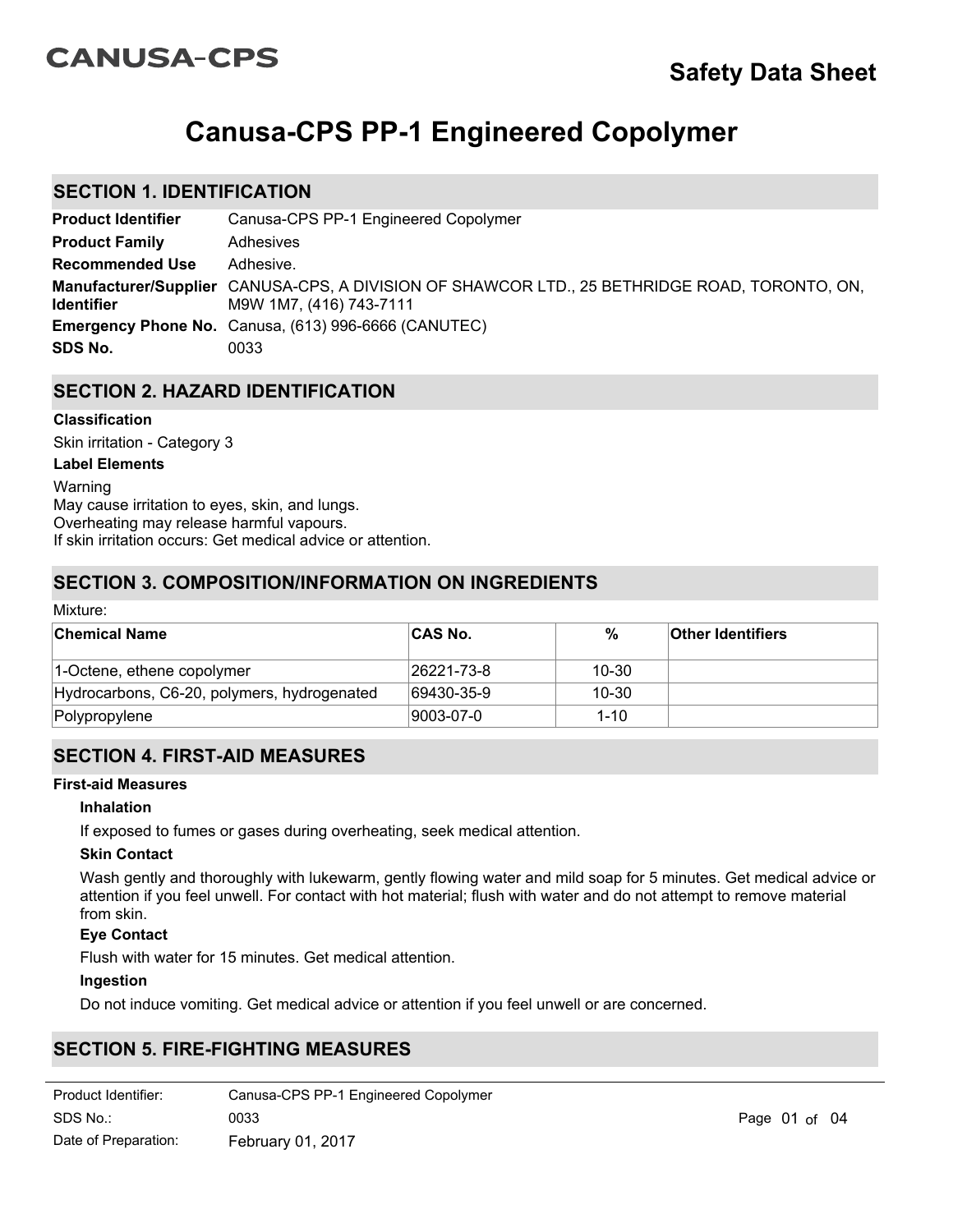## **Extinguishing Media**

## **Suitable Extinguishing Media**

Water spray; dry chemical; carbon dioxide; foam.

## **Specific Hazards Arising from the Product**

Irritating and harmful vapours may be released during decomposition.

## **Special Protective Equipment and Precautions for Fire-fighters**

Use self-contained breathing apparatus during firefighting. Fight fire from a protected location; avoid high pressure, direct water stream that may spread molten or burning resins. Fight fire from a protected location; avoid high pressure, direct water stream that may spread molten or burning resins.

Fire-fighters may enter the area if positive pressure SCBA and full Bunker Gear is worn.

## **SECTION 6. ACCIDENTAL RELEASE MEASURES**

## **Personal Precautions, Protective Equipment, and Emergency Procedures**

Wear appropriate personal protective equipment.

## **Environmental Precautions**

Prevent run-off from reaching storm or entering drains and waterways.

## **Methods and Materials for Containment and Cleaning Up**

Shovel into clean, dry, labelled containers and cover. Allow to cool and harden before placing it in a closed container for disposal.

## **SECTION 7. HANDLING AND STORAGE**

## **Precautions for Safe Handling**

Avoid heating above decomposition temperatures. Do not breathe fumes produced during overheating or burning.

## **Conditions for Safe Storage**

Cool, dry environment.

## **SECTION 8. EXPOSURE CONTROLS/PERSONAL PROTECTION**

#### **Control Parameters**

|                            | <b>ACGIH TLV®</b> |             |                     | <b>OSHA PEL</b> | <b>AIHA WEEL</b> |            |
|----------------------------|-------------------|-------------|---------------------|-----------------|------------------|------------|
| <b>Chemical Name</b>       | <b>TWA</b>        | <b>STEL</b> | <b>TWA</b>          | Ceiling         | 8-hr TWA         | <b>TWA</b> |
| 1-Octene, ethene copolymer | $10 \text{ mg/m}$ |             | $10 \text{ mg/m}$ 3 |                 |                  |            |
| Polypropylene              | $10 \text{ mg/m}$ |             |                     |                 |                  |            |

## **Appropriate Engineering Controls**

General ventilation is usually adequate. Local ventilation when overheating is expected.

#### **Individual Protection Measures**

#### **Eye/Face Protection**

Wear chemical safety goggles and face shield when contact is possible.

#### **Skin Protection**

Wear chemical protective clothing e.g. gloves, aprons, boots.

#### **Respiratory Protection**

Not normally required if product is used as directed. Respiratory protection is recommended where product is overheated in poorly ventilated areas.

## **SECTION 9. PHYSICAL AND CHEMICAL PROPERTIES**

## **Basic Physical and Chemical Properties**

**Appearance** Green.

| Product Identifier:  | Canusa-CPS PP-1 Engineered Copolymer |
|----------------------|--------------------------------------|
| SDS No.:             | 0033                                 |
| Date of Preparation: | <b>February 01, 2017</b>             |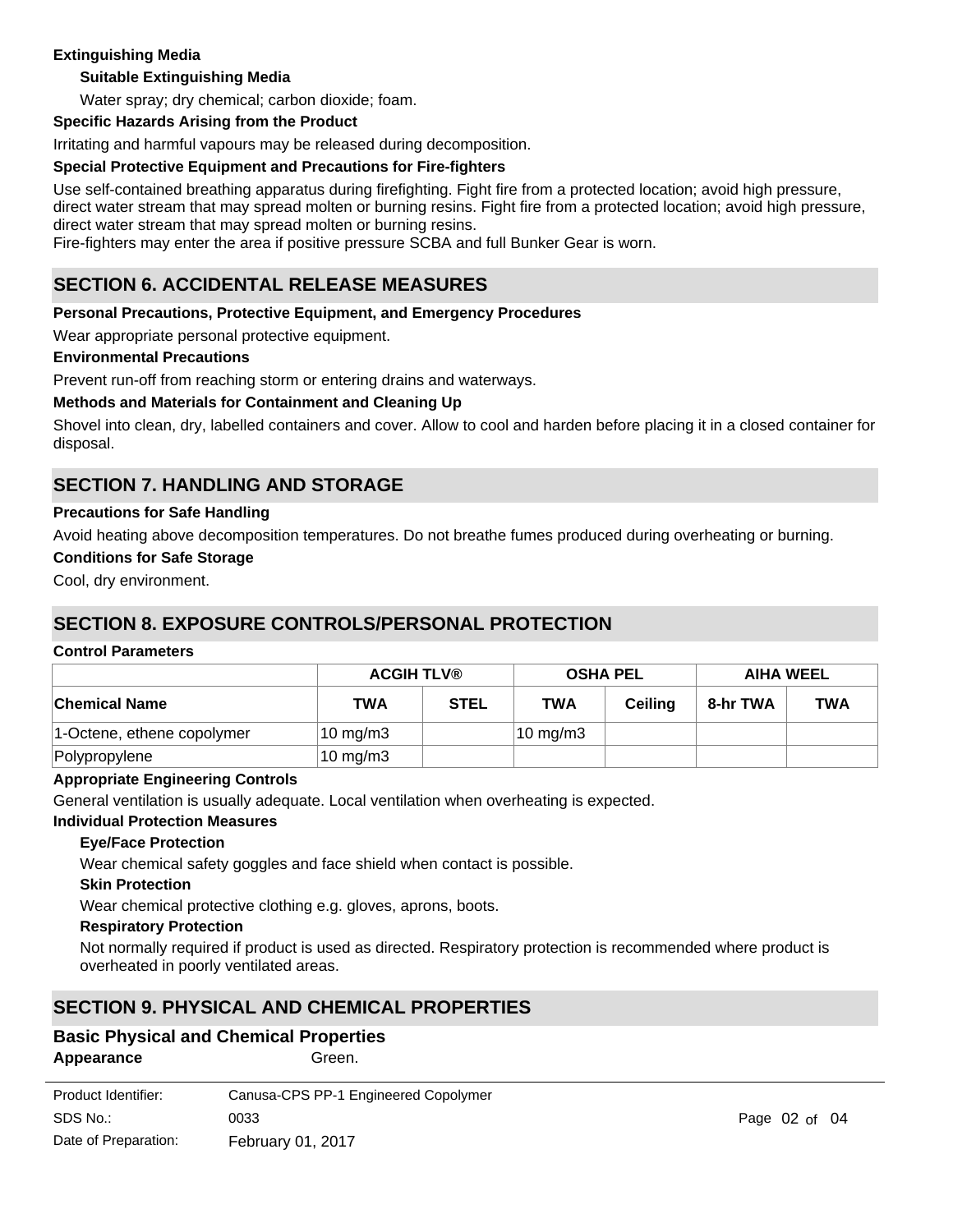| Odour                               | Odourless                     |
|-------------------------------------|-------------------------------|
| <b>Melting Point/Freezing Point</b> | 130 - 160 °C (melting)        |
| <b>Initial Boiling Point/Range</b>  | > 200 °C                      |
| <b>Flash Point</b>                  | >270 °C                       |
| <b>Relative Density (water = 1)</b> | 1                             |
| <b>Solubility</b>                   | Insoluble in water            |
| <b>Decomposition Temperature</b>    | $>$ 150 °C                    |
| <b>Other Information</b>            |                               |
| <b>Physical State</b>               | Solid                         |
| <b>Other Physical Property 1</b>    | Pelletized hot-melt adhesive. |
|                                     |                               |

## **SECTION 10. STABILITY AND REACTIVITY**

**Chemical Stability** Normally stable. **Conditions to Avoid** Excessive heat. **Incompatible Materials** Oxidizing agents (e.g. peroxides). **Hazardous Decomposition Products** Aldehydes. Oxides of carbon. Organic acids. Alcohols.

## **SECTION 11. TOXICOLOGICAL INFORMATION**

## **Acute Toxicity**

| <b>Chemical Name</b>       | <b>LC50</b> | LD50 (oral)      | LD50 (dermal) |
|----------------------------|-------------|------------------|---------------|
| 1-Octene, ethene copolymer |             | 5000 mg/kg (rat) |               |

## **Skin Corrosion/Irritation**

May cause irritation.

## **Serious Eye Damage/Irritation**

Mechanical irritation.

## **STOT (Specific Target Organ Toxicity) - Single Exposure**

**Inhalation**

May cause irritation.

## **Ingestion**

May cause irritation of the digestive tract.

## **Respiratory and/or Skin Sensitization**

Prolonged inhalation may cause headache, dizziness and nausea.

## **Carcinogenicity**

| ∣Chemical Name                                 | <b>IARC</b> | <b>ACGIH®</b>  | <b>NTP</b> | <b>OSHA</b> |
|------------------------------------------------|-------------|----------------|------------|-------------|
| 1-Octene, ethene copolymer                     | Not Listed  | Not Listed     | Not Listed | Not Listed  |
| Hydrocarbons, C6-20,<br>polymers, hydrogenated | Not Listed  | Not designated | Not Listed | Not Listed  |
| Polypropylene                                  | Group 3     | Not designated | Not Listed | Not Listed  |

#### Not known to cause cancer.

#### Key to Abbreviations

| Product Identifier:  | Canusa-CPS PP-1 Engineered Copolymer |                   |  |
|----------------------|--------------------------------------|-------------------|--|
| SDS No.:             | 0033                                 | Page $03$ of $04$ |  |
| Date of Preparation: | <b>February 01, 2017</b>             |                   |  |